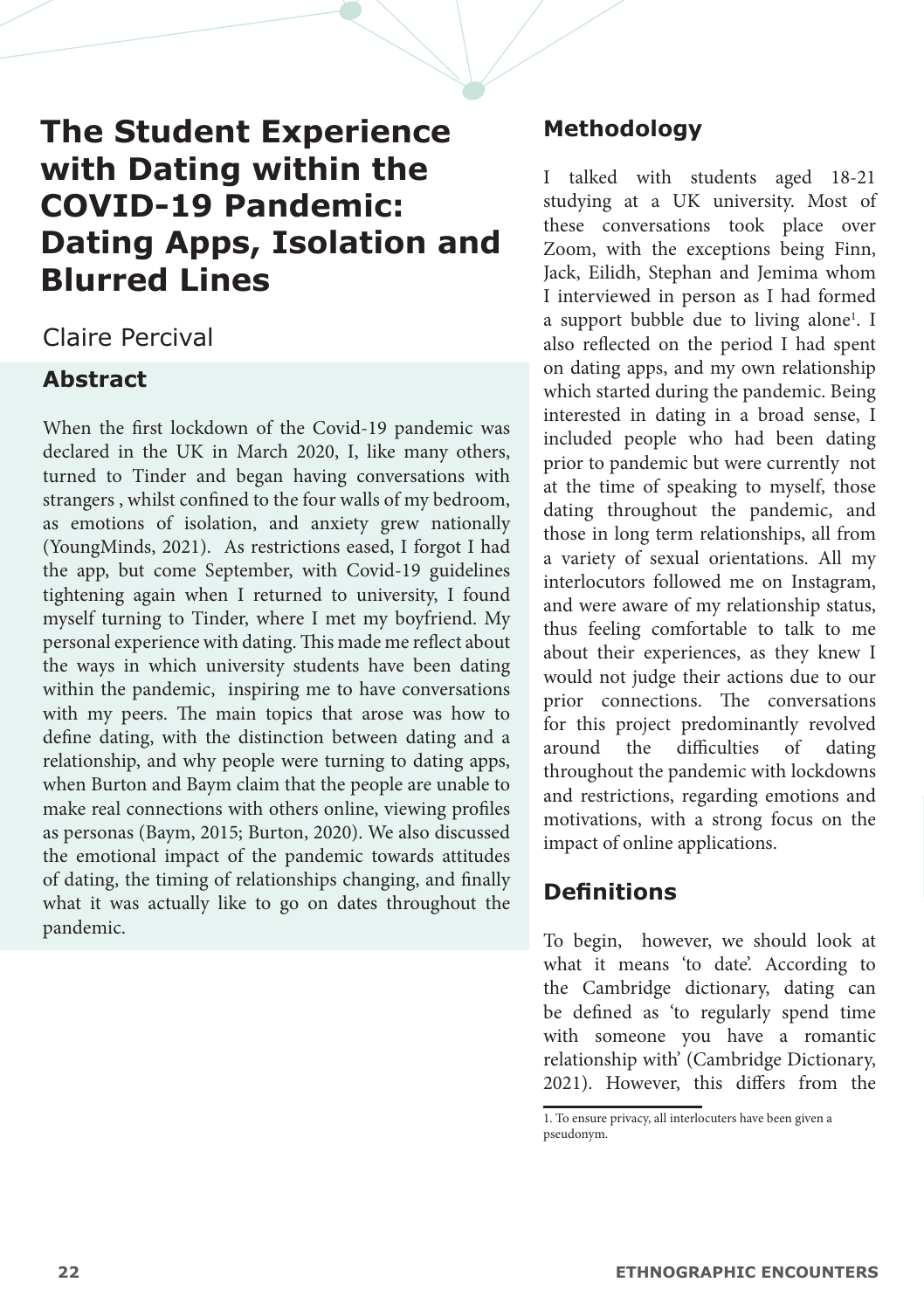views expressed by those I spoke to. Each believed there exists a difference between 'dating' and a relationship. Finn, a nineteen-year-old who has been in a longterm relationship for a year, spoke of how he does not consider himself dating his current partner:

"I wouldn't say I'm dating my partner now. I think dating is the pre-stage before the whole boyfriend-boyfriend, girlfriend-girlfriend, boyfriend-girlfriend thing. When we were first getting together, that was when we were dating. Talking, getting together, dating – I'd put that under the umbrella of dating, whereas established is definitely a clean solid line."

> Finn was very serious when talking about the distinction. To him, dating means the preliminary stage of getting to know a partner, before being certain you want o enter an relationship with them. Additionally, dating is a largely ambiguous term, which encompassing many different elements that revolve, around getting to know someone. This matched a consensus about how 'dating' and 'being in a relationship' are different, with Stephan talking of how there were two steps in a relationship:

"I guess, dating is the first phase, just kind of going on multiple dates with the same person but not necessarily being in a relationship; being in a relationship is after you officialise it through having a conversation."

> It is clear that the idea of dating, versus a relationship is about two distinct stages for many students, with the boundaries contrasting between passive action and active relationship status. Additionally, the idea of 'officialising' a relationship through a conversation implies a level of formality, creating an almost bureaucratic element

to the status. This links with the examples of Bogle, who, when talking to students about their ideas of dating within a college environment, spoke of relationships being formal, as opposed to the more comfortable and common sexual encounters of dating (2008). Although dating is still casual in the community I spoke to however, it is more about becoming acquainted to a person as opposed to sexual encounters.

Thus, the students I spoke to largely agree that the process of dating is an informal preliminary stage of familiarising yourself with someone and can cover a large portion of the connection prior to progressing into an 'official', established relationship.

#### **Motivations – Dating Apps**

Looking behind the motivations of dating during the pandemic was interesting, predominantly because there was a lack of drive. Personally, I downloaded Tinder out of boredom, from having to stay within my family home. I was not particularly searching for dates – in fact, the first date I went on was six months later. And I was just one of many who turned to Tinder, with Sunday 29th March 2020 being the day Tinder recorded a record-breaking three million swipes (Stoicesu, 2020:4).

When speaking to people who also downloaded dating apps during the pandemic, similar motivations were found – that of wanting to talk to new people. However, there was much more stress put on the idea of heavily relying on the apps to provide this opportunity. As opposed to the idea of interacting with people through friends or in classes ( which is the main way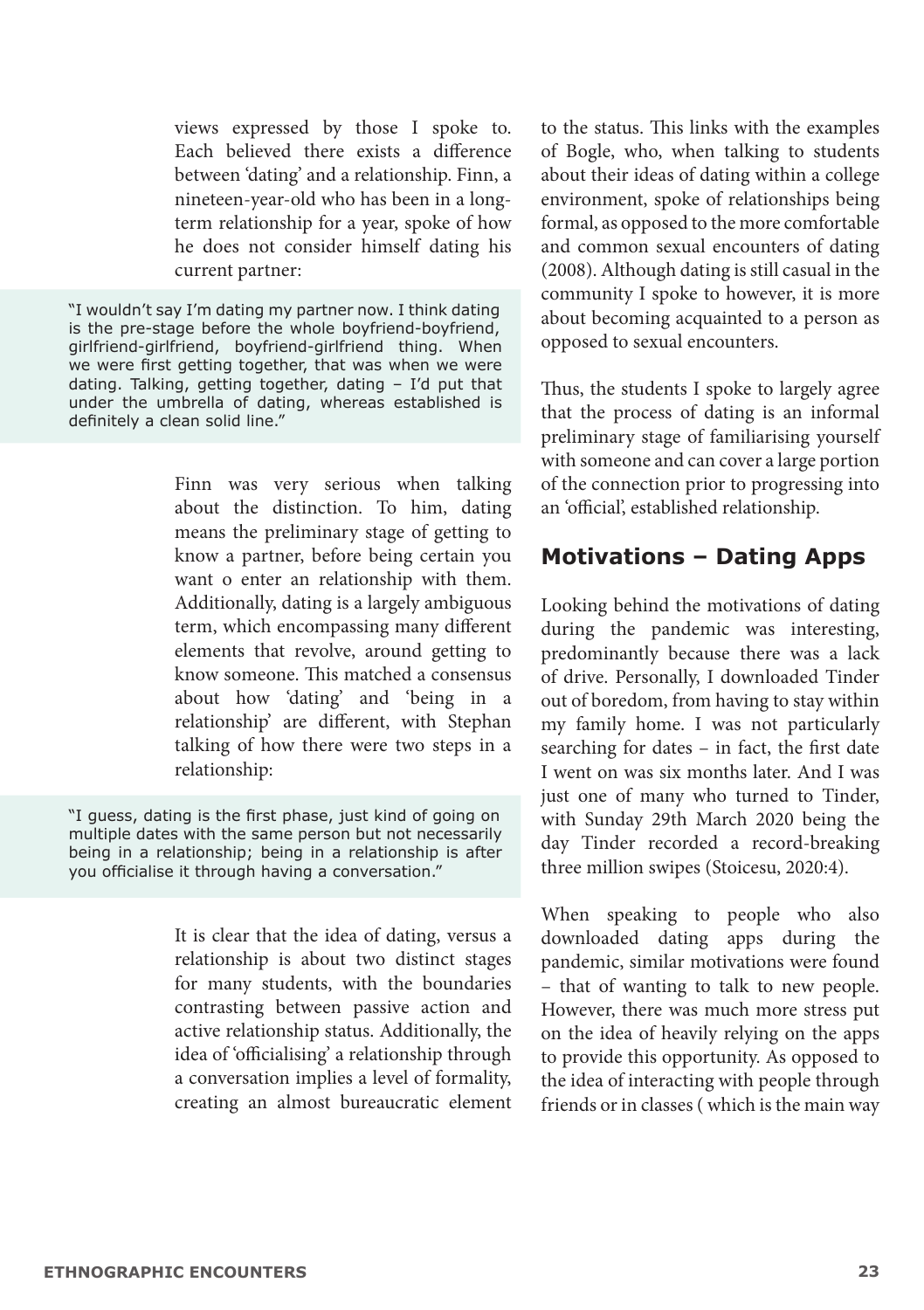of meeting a partner at university according to Knox and Wilson), with classes being online, and a lack of social events, the world of dating apps reated a possibility to maintain essential socialisation (1981:256).

Jemima, whose three-year relationship ended at the beginning of the pandemic, spoke of how she downloaded Tinder, because she wanted to meet people – something she ould not do organically due to lockdown restrictions. She explained she was hoping for a romantic attraction, and wanted to meet those she matched with. Here, her experiences of online dating differs from literature on the topic, as it is often claimed that people become confused between the 'virtual' and 'real' world, with the construction of identity in disembodied places resulting in contrasting relationships when meeting in person (Baym, 2015; Burton, 2020). To Jemima, the people she met online were accurate reflections, as opposed to personas, as Burton argues. This indicates that online dating within the pandemic predominantly offered an opportunity to create connections with individuals, through a virtual profile, even if one was unable to meet in person for a long period.

However, Fiona, a twenty-year-old who has never been in a relationship, downloaded Tinder when having drinks with her friends after returning to university in September. She said it was for fun, and had no intention of meeting anyone she spoke to. For her it was another social media, a source of entertainment – thus the primary function of the app was twisted to match the goal of enjoyment. This demonstrates the theory of user and gratification, which has been developing in the field of psychology since the 1960s. According to this theory, the use of online spaces is linked to feeling satisfied in areas such as identity and, social communication while encouraging , escapism, and amusement through an online space (Ruggiero, 2000:28). According to Fiona, the pleasure she received from online interactions, simulated the possibility of dating while, providing enough enjoyment, so that she never felt the need to physically meet in person, or commit to anything with the people she met online. The act of using a dating app took on a game-like quality, something one does with friends in a group setting for entertainment.

Stephan, a twenty-year-old who met his girlfriend on Tinder during the pandemic, provided a balance between the Fiona and Jemima's opposing uses of the app. He said

> "I was just casually seeing who was on Tinder. If the conversation doesn't work, I wouldn't want to meet. I wasn't going on it too seriously, and I wasn't messaging people too seriously either, I was just like laughing a bit, but seeing who was out there".

The idea of casually using Tinder to message others in order to create a connection is reflected by Miller, whowhen looking at the use of social media in the Glades in England found that people were using Tinder to create a fun way to engage with people, with the ability to message providing an opportunity to decide whether they want to meet in person (2016:103). Furthermore, Stephan's attitude towards meeting others reflects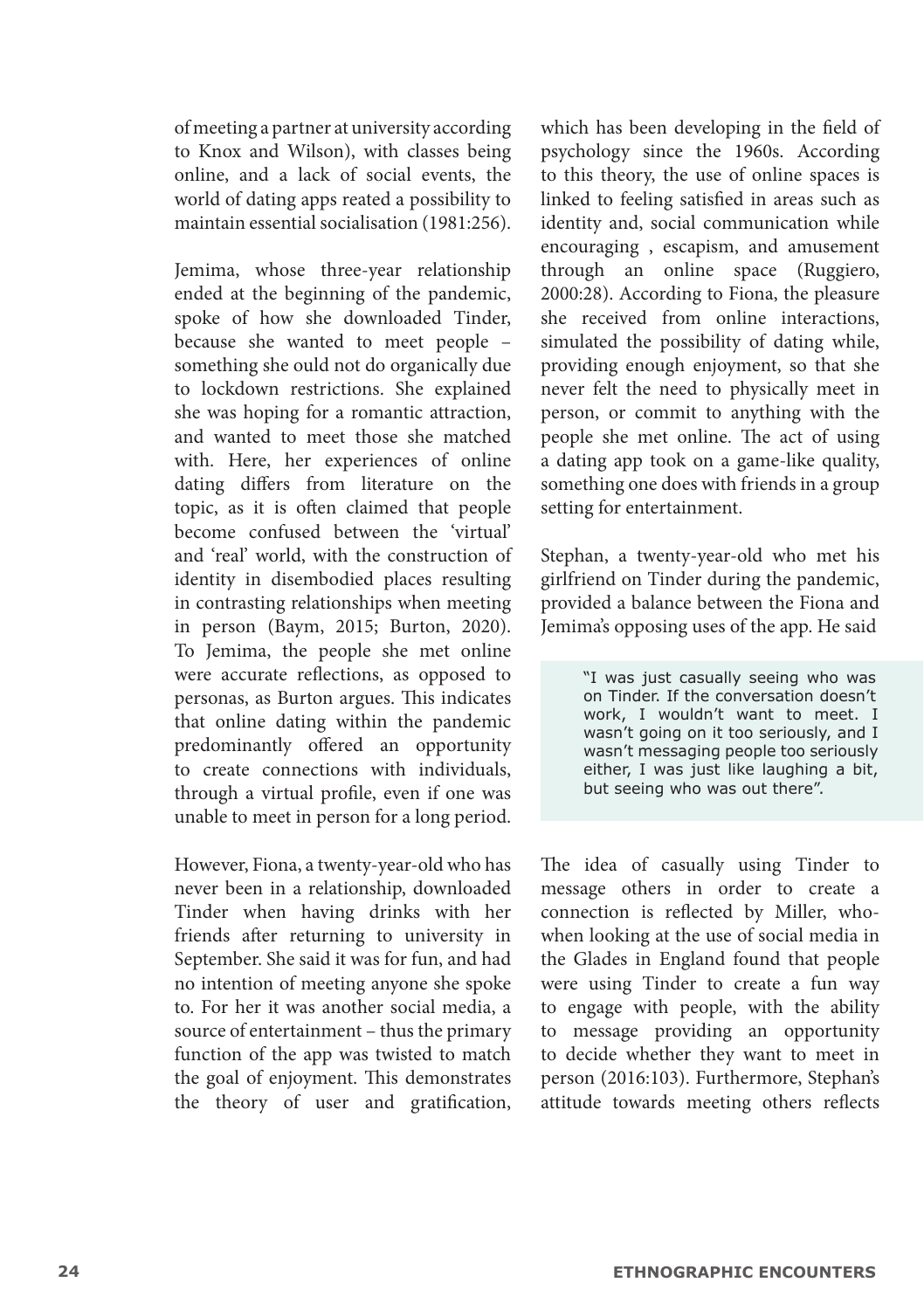the idea that people's online profiles are accurate depictions, similar to Jemima's opinion.

The different interactions and intentions people have had on Tinder indicate how there is not a single use for the app. As a result of the Covid-19 pandemic, there is a higher reliance on apps to meet people. However, whether this progresses to the next stage relies heavily on there a strong enough connection between to users to facilitate effort in furthering the relationship. For those who are using it in a social environment with friends, interactions remain solely virtual.

### **Emotions**

Throughout the pandemic, many have faced isolation, alongside anxiety and frustration. A Young Minds Survey, published in the summer of 2020, found that 87% of respondents have expressed emotions of loneliness during the lockdown, and 80% saying their mental health has suffered (YoungMinds, 2021). These feelings also surround ideas of dating, with a sense of exhaustion arising, leading people to focus more on themselves, and how to increase their happiness on their own. Emily illustrated:

"I don't have the desire to invest my time and energy in people who don't even seem that great anyway… it didn't seem worth it… I'm really busy, I'm doing really well, and I don't necessarily feel I need to look for an extra thing at the moment."

This was also echoed by Amelia, who said:

"It sounds really cringey but I'm just really happy with life, everything's good vibes– if someone were to come along it would just enhance that, it's not like I need someone."

These points emphasise the idea that dating imposes on an individual's personal life. As opposed to being simply an addition, which is gained in a relationship, the process of physically looking for someone is largely draining. When someone is happy, there is less focus on attempting to find satisfaction through dating. Interestingly, both mentioned how they are happy currently, despite the ongoing pandemic, which differs from other people's experience of struggling with isolation.

Looking at the other side of the coin, however, we can see the idea of loneliness. Blake et al.'s conducted research focused on university students, which has highlighted the mass feelings of isolation students are experiencing regarding Covid-19(Blake et al., 2020). This mirrors Stephan, who downloaded Tinder as he:

"Didn't have many people at this point, just Ewan really, and a few people in the flat. It was a bit sad sometimes."

Stephan's lack of contact with people, as he had only a small number of people in his household, incentivised him to search for other social connections that would provide him with happiness. In this sense, relationships are positioned as something that provides a distraction from negative emotions. The use of dating apps in this situation to deal with negative emotions has been common in the pandemic, with a survey by QuackQuack finding that 59% of people older than eighteen turn to dating apps to held mitigate anxiety (EntertainmentNews, 2021). We can therefore see that, as opposed to providing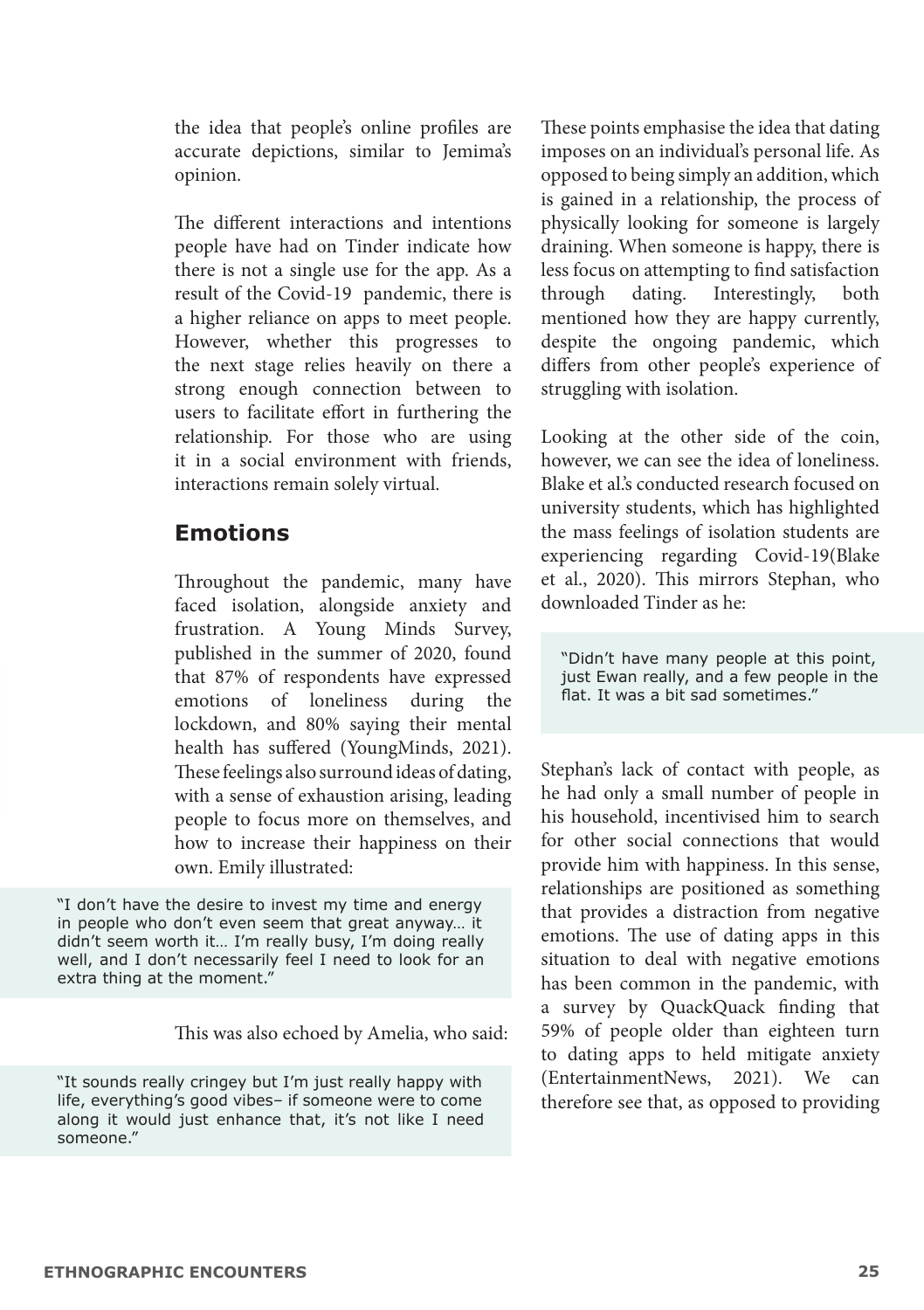excitement, and positivity people feel fatigued, and do not want to put in the effort or time to dating. Many associate relationships as something that one searches for only if they are feeling socially isolated. Furthermore, there is an idea of 'needing' to look for a relationship when feeling low, as opposed to being content in oneself. Overall therefore with pandemic<br>isolation already affecting peoples isolation already affecting emotions, reactions to dating differed, either finding peace within, or finding someone to spend time with.

#### **Timeframes**

Another topic that frequently arose during conversations with people in long-term relationships was the idea of time. For many, throughout the past year, ideas of time have become warped, with days merging into each other due to the monotony of lockdown. And the impact is has had on relationships is drastic. Jack and Kiley both entioned that, if it had not been for the pandemic, they would not have moved in with their partner. Kiley said:

"It definitely felt – not too big a step, but it did feel like too big a step. We made it work, but we would never had moved in together now, if it wasn't for covid."

> Here, internal conflict is evident for Kiley, as the move to living together posed a different dynamic to their relationship. The emphasis on 'never' highlights how, as a result of the pandemic, their relationship has been altered as opposed to, what she would have expected at this stage.

"We're definitely a lot closer quartered than we would have been if it wasn't for the pandemic. Because obviously you're spending a lot more time together, you're advancing much faster, condensing it into shorter periods."

Similarly, Jack, a twenty-one-year-old said: In this, both express the opinion that their relationships were forced to develop and mature much faster due to the pandemic. With the timeframe being condensed, feelings are intensified, alongside increasing pressure in defining and continuing the relationship.

#### **Dates**

An issue brought up which I was not previously conscious of was that of blurred lines in regards to social interactions during the covid-19 pandemic, and not knowing whether one was going on a date, or simply spending time as friends. This was the case for Diana and Judy, who explained they had been on walks with someone, assuming that it was a casual, friendship meeting, but the other expected a romantic element. Diana explained the awkwardness of her encounter:

"I found it difficult to define whether it was a date or not. In the first case, it was like literally being asked out before the pandemic and then you go for a coffee or a drink, and you know in your mind that's definitely a date. This time it was like you go on a walk, but I'd been going on a walk with so many friends it was sort of difficult to have a… there wasn't much difference. I don't think either of us were particularly sure."

With the pandemic, and the lack of ability to go to places, the relationship felt much more ambiguous. Rather than having clarity in what the relationship was, due to the monotony, and limited actions one could do, experiences began to feel the same, whether it was between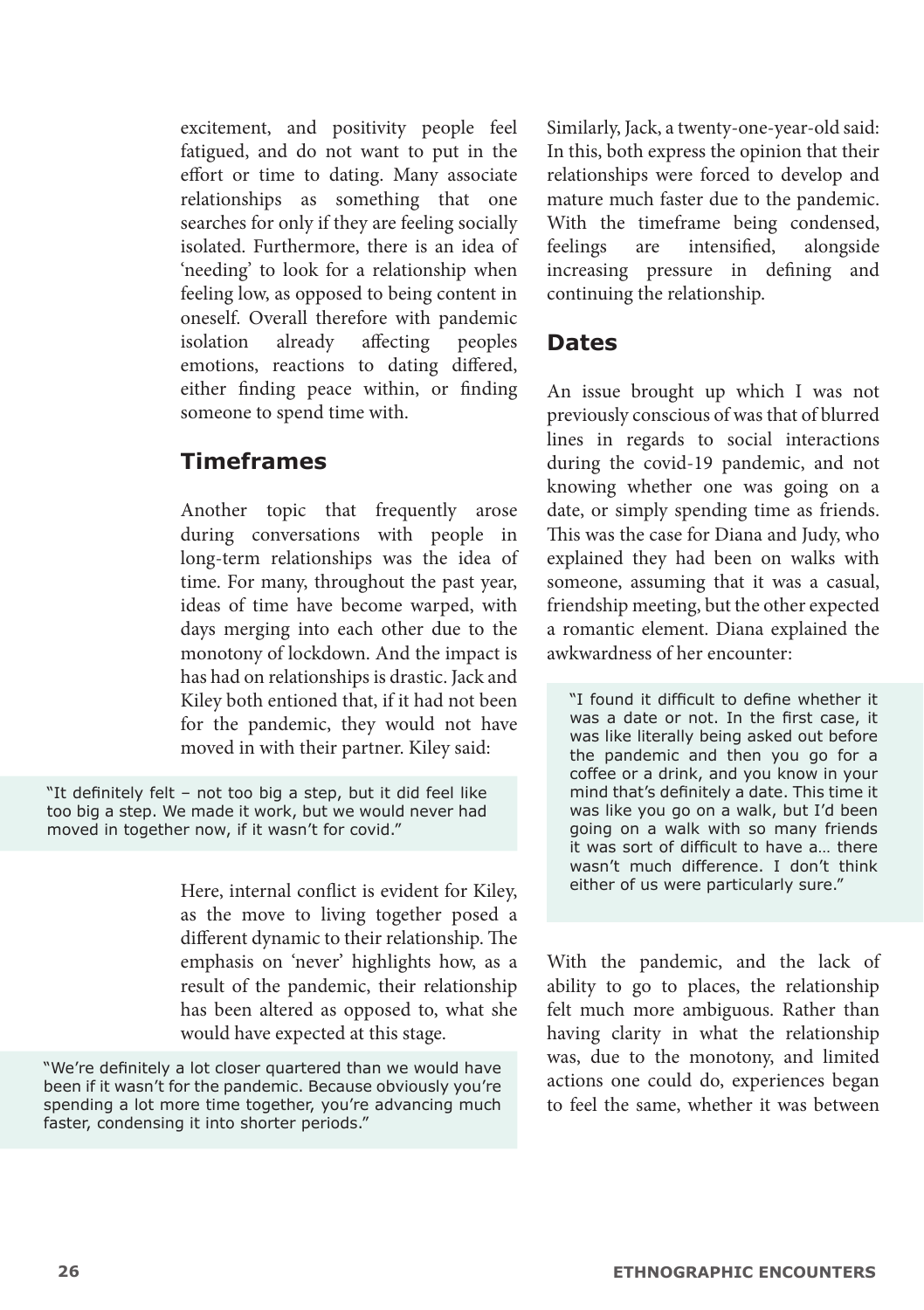romantic or platonic contacts. The idea of being 'asked out' before the pandemic, provided much more precision regarding the intentions of the meeting while also introducing an element of formality. In the story Diana told, there was a lack of clear communication. This indicates that the experience of dating in the pandemic, has resulted in a lack of intentions; instead of knowing where one stands regarding romantic interest, due to only being able to do the same things, no matter the person, intentions are vague, resulting in awkward situations.

Diana also mentioned the issue of trying to follow the guidance of staying two metres apart: *"I said 'don't come too close to me'*  which is always a bit weird." This was not the case for Jemima however:

"After my breakup, when I started dating, and going on dates, the restrictions had eased a bit more. The first date I went on we walked around town in Edinburgh. I didn't feel so obliged to keep my distance when meeting new people."

> The idea of aintaining distance was not at the forefront of her mind, which relates to Lauren:

"You get distracted, and taken away with the flow of a date. I wouldn't try and keep my distance. If you actually wanted to have a relationship with someone, it would be strange to not have any physical contact with them."

> This mirrors Jemima's opinion, that if one was actually interested in dating someone, they were less likely to avoid physical contact. Additionally, when there is clarity that it is a date, the need to keep the physical distance was is disregarded, as physical connection plays a role in romantic

compatibility. Furthermore, the idea of getting "caught up in the flow of a date" emphasises how dating is seen as a social action and is categorised as a positive event. With ideas of spatial distancing not being prevalent when on dates, despite the risk of Covid-19, it appears that the environment remains similar, intensely focused on seeing if a connection exists with the other individual.

#### **Conclusion**

To conclude, this paper has analysed at the experience of dating within the pandemic from the perspective of students. With the inability to meet in an organic setting, a large amount of attention has shifted towards dating apps such as Tinder. However, opposing the literature of how online dating connections are fabricated, it is seen that it has become a large source of opportunity to relate to others for the students, even if being used in a 'not too serious' manner.

Being an emotional period for many, the fact that dating, although perceived as being largely casual, still demands high amounts of efforts has resulted in, a reduction in the focus on the need to date when people feel happy with themselves. This has made young adults now associate , dating with feelings of loneliness or isolation.

Interestingly, however, for those who have been actively dating, the physical elements of a relationship have remained permanent. When enthusiastically interested in pursuing a new relationship, there is less focus on the need to maintain